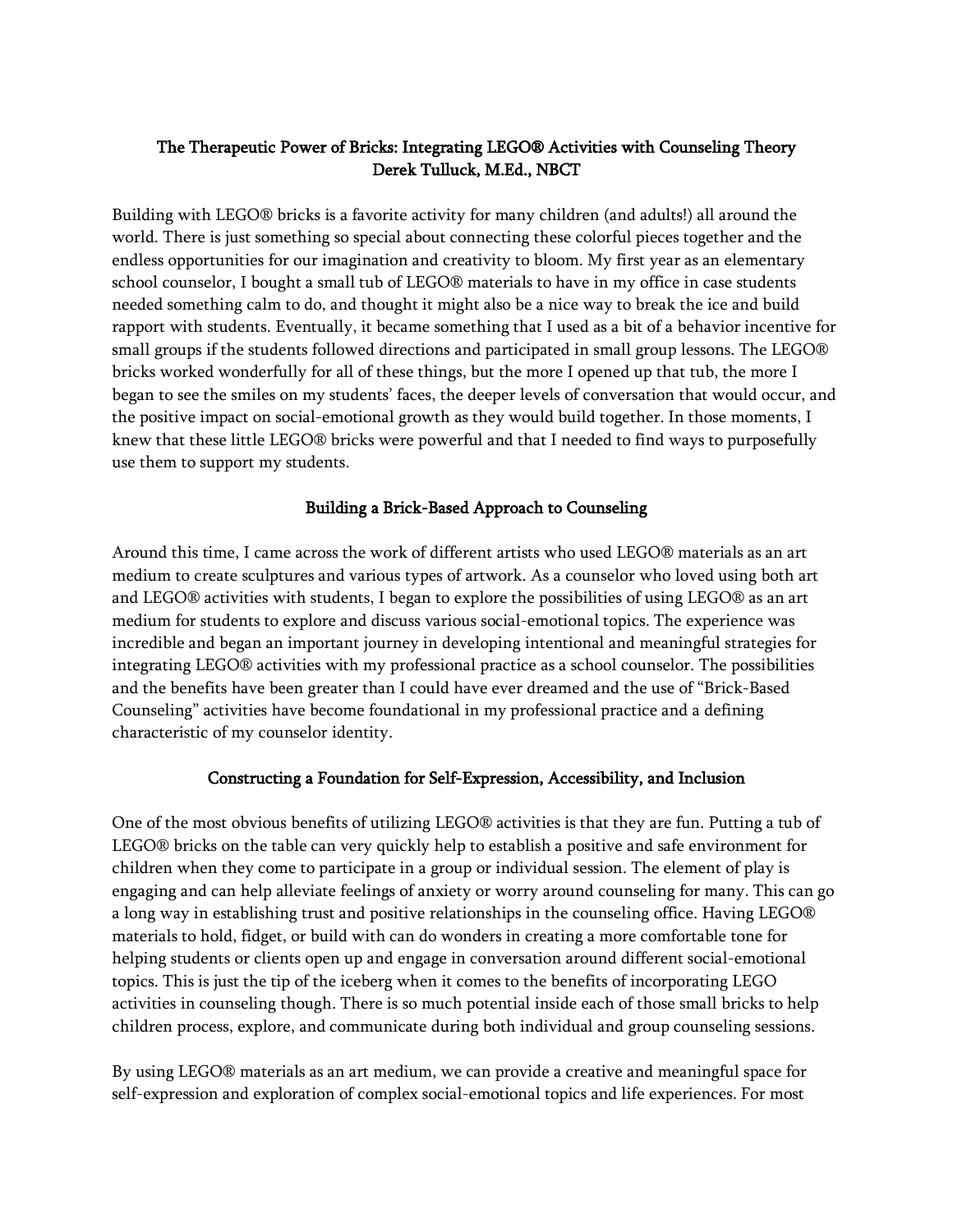children, LEGO® materials are playful and non-threatening medium that they are comfortable engaging with and that requires minimal skill or talent to participate in. This makes it an accessible and easy-to-implement strategy for counseling sessions for a wide range of ages and ability levels. One of the greatest benefits of this approach is that it is less dependent on having well-developed language skills to verbalize and discuss complex topics, which can be challenging for younger children, clients with communication-related disabilities, clients who speak multiple languages, or even for clients who are more introverted. The hands-on nature of utilizing LEGO® activities in a therapeutic setting helps to promote a more inclusive counseling experience by enabling clients to create visual representations that can help facilitate more meaningful verbal discussion or allow greater communication simply through what they built.

Even for those who do not have any communication barriers, discussing certain topics such as a traumatic loss can be difficult to verbalize, and the opportunity to build with LEGO® bricks can provide an empowering pathway for reflection, self-expression, and client sharing.

Over the the past several years working with students, I have found that building with LEGO® bricks can be applied to many different situations and and a wide range of social-emotional topics. The versatility of using LEGO® activities is truly incredible. Whether you are building a character to externalize and represent a significant emotion, creating a sculpture of a coping strategy, or constructing a scene to envision a solution to a problem, the possibilities are limitless in how you can utilize LEGO® bricks to explore and address a wide variety of social-emotional topics or needs. Additionally, I have found that utilizing LEGO® activities aligns very well with numerous counseling theories and techniques. Let's take a look at a few examples of how LEGO® bricks can be integrated with different approaches and techniques.

# Theoretical Applications of Brick-Based Counseling

#### Adlerian

### Concept: Striving for Superiority, 4 Crucial C's (Capable)

Activity: Clients will build a LEGO® model representing a personal strength and discuss the impact of that characteristic in their life or in a specific context, such as coping with a traumatic event or loss.

#### Client-Centered

#### Concept: Unconditional Positive Regard

Activity: Clients will build a model that shares who they choose to be today, such as personal characteristics they want to exhibit, challenges they are working to overcome, or depictions of other life events or values. There is no right or wrong way for the client to build or express their ideas using the LEGO® materials. For example, a client may build a model representing a desire to take better care of their physical health through exercise, or they may choose to build a structure that represents an emotion they are trying to cope with, such as loneliness.

### Gestalt

Concept: Rosebush Technique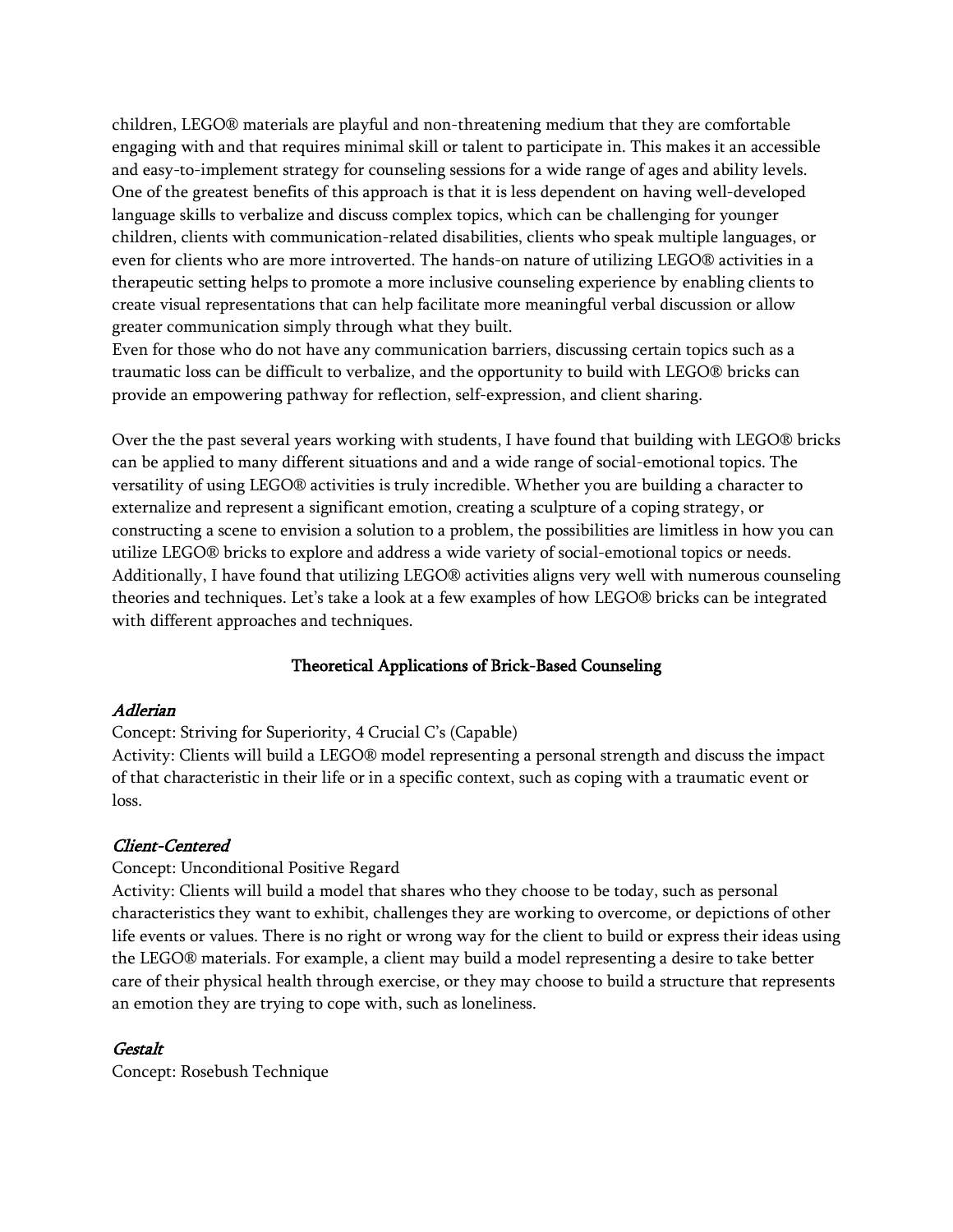Activity: Clients will build a rosebush using LEGO® materials and discuss the various colors, shapes, or other characteristics represented, and how they relate to their own identity.

## Narrative Therapy

Concept: Externalizing the Problem and Influence Mapping

Activity: Students will create a creature, animal, or other structure using LEGO® bricks to externalize and personify a problem they are dealing with. Create additional structures to represent locations or events in the client's life where the problem affects or does not affect them and discuss by moving the LEGO® creature to the various other structures created to map the influence of the problem.

# Cognitive-Behavioral Therapy

## Concept: Challenging False Beliefs

Activity: Students will create a LEGO® model representing a negative belief they have about themselves and discuss how this belief impacts them. Then, they will deconstruct their model and rebuild it into a structure that represents a positive belief about who they are and how this new mindset will benefit or impact them.

# Solution-Focused Brief Therapy

## Concept: Miracle Question

Activity: Client will build a model depicting positive changes that would occur in their life if they had a magic wand granting them the power to change their life problems. This could also be applied to a specific problem to help clients envision a possible solution or desirable outcome.

# Family Systems

# Concept: Family Dynamics

Activity: Clients build a scene, room, or diorama using LEGO® bricks to represent members of their family and discuss each person's characteristics.

# Building Your Program

Now that we have discussed some of the benefits and applications for using a brick-based approach, here are a few tips to help you get started!:

- 1. You don't need a lot of materials. A simple tub of Classic LEGO® bricks is really all you need. Purchasing expensive LEGO® sets from popular movies or other themes is unnecessary. The goal is to provide clients with a blank canvas and a supply of bricks to express their own ideas. As your collection expands, you may find that you have an interest in adding specific themes or types of characters to your collection, such as using superheroes to help facilitate conversations around personal strengths.
- 2. LEGO® Minifigures® or characters are nice to have and can open up a lot of possibilities for integrating role-playing, drama, narratives, exploring family systems, creating social stories, and more. You can already do so much with just bricks, but adding characters opens the door to